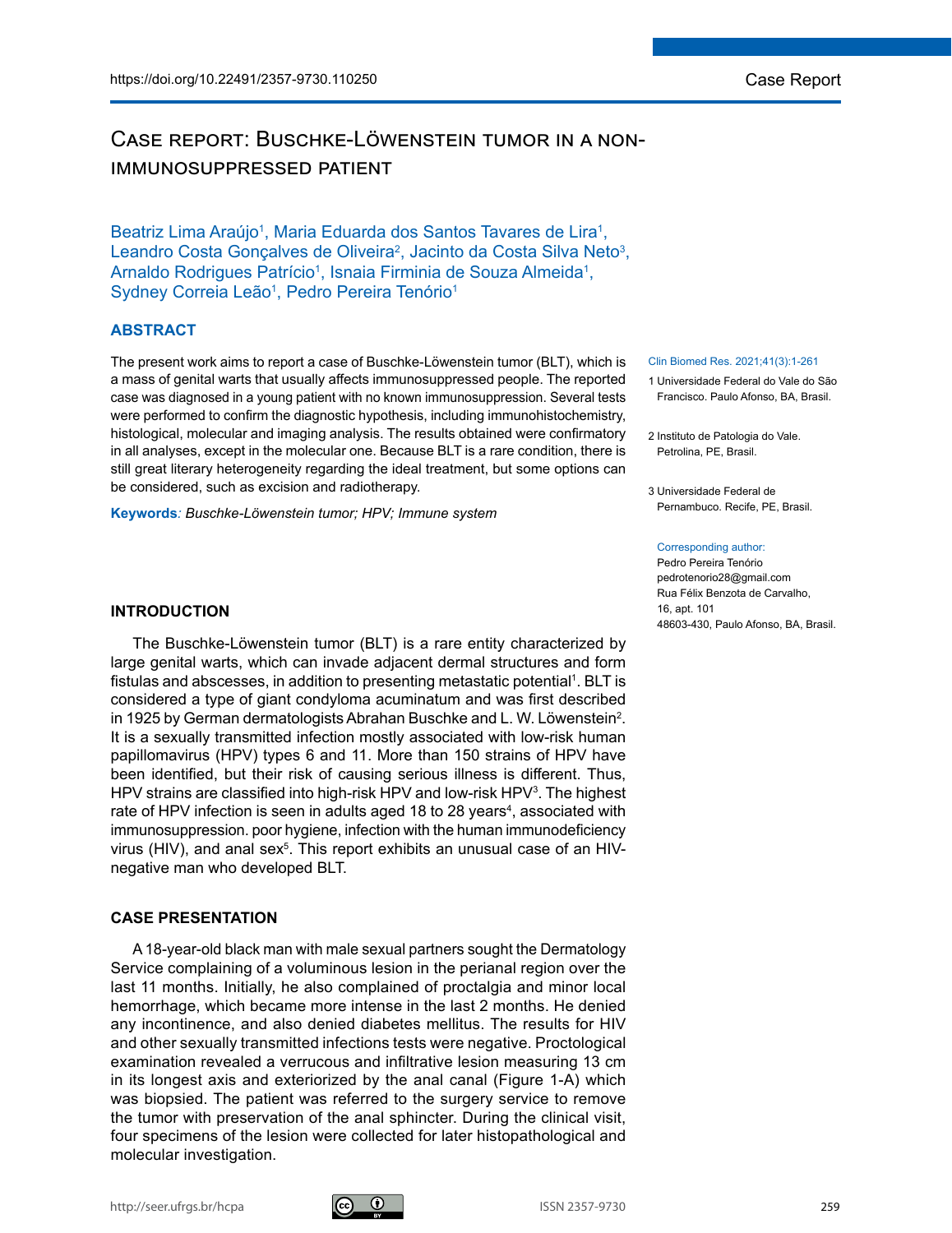### *Macroscopic analysis and histological*

The macroscopic analysis showed that the specimens (Figure 1-B) consisted of four irregular fragments. They were brown, firm-elastic and measured together 2.1 cm × 1.8 cm × 0.6 cm. When cut, the specimens had a white inner surface and papillomatous conformational outline.

Histological sections from the lesion were subjected to hematoxylin-eosin (HE) staining (Figures 1-C and D). For immunohistochemical analysis, the biotin free method was used and then conjugated with horseradish peroxidase (HRP). Mouse monoclonal antibodies against the p16INK4a protein, dilution 1:100 (Zeta Corporation; Clone G175-405) were used. For negative controls, we used known negative cervical samples, without using the primary antibody. For positive control, we also used a cervical sample known as positive for p16INK4a. A qualitative analysis of reactivity was performed by immunohistochemistry, considering the intensity and location. The results were described as negative when in the absence of reactivity and positive when reactivity was present in more than 10% of the field. The reaction was qualified by the detection of the protein in the nucleus and in the nuclear membrane (Figures 1-E and F).



Figure 1: A: Gross view of the Buschke-Löwenstein tumor. Note the huge vegetating lesion in the perianal region; B: Specimens removed from the lesion for macroscopic analysis. For the histopathological analysis, hematoxylin and

eosin (HE) staining were used (Figure 1-C e 1-D); C and D: Histopathologic examination of biopsies of the perianal lesion. The cuts showed an acanthotic, papillomatous architecture, hyperkeratosis, paraceratosis (3A). Intracytoplasmatic vacuolizations with hyperchromatic and irregular nuclei, binucleations, disceratosis, and coarse keratohyalin granules (3B) were noted. The histological analysis was compatible with condyloma acuminatum. \*: coilocytic alteration; \*\*: discereratosis. HE staining at 100x; E and F: Immunohistochemical study of p16INK4a expression. Pictures representing the absence of expression (E) and diffuse nuclear epithelial expression (F).

#### *Molecular analysis*

For the detection of HPV DNA, polymerase chain reaction (PCR) was used with the set of consensus and degenerate MY09/11 primers. MY09/11 primers were used in the present study, since they amplify a highly preserved 450PB partial sequence of the L1 gene of 47 papillomaviruses. The analysis of the samples was negative for DNA-HPV according to Table 1.

|  |  | Table 1: Primers used in the detection of HPV. |  |
|--|--|------------------------------------------------|--|
|--|--|------------------------------------------------|--|

|                                                     |                                                                                                     | Size (BP)      |                |
|-----------------------------------------------------|-----------------------------------------------------------------------------------------------------|----------------|----------------|
| <b>Primer</b>                                       | Sequence of<br>oligonucleotides (5'-3')                                                             |                | Oligo Fragment |
| MY <sub>09</sub><br><b>MY11</b><br>GP05<br>FOI DING | CGTCCMARRGGAWACTGATC<br><b>GCMCAGGGWCATAAYAATGG</b><br><b>TTTGTTACTGTGGTAGATAC</b><br><b>METHOD</b> | 20<br>20<br>20 | 445            |
| GP06                                                | GAAAAATAAACTGTAAATCA                                                                                | 20             | 170            |

# *Image analysis by magnetic resonance imaging (MRI)*

MRI evidenced a perianal tumor lesion with exophytic, expansive formation, with no signs of invasion of adjacent structures or of inflammatory impairment of the fatty tissue that borders the lesion, as well as without compromising the penile components. The patient was referred to the surgery service to remove the tumor with preservation of the anal sphincter.

#### **DISCUSSION**

BLT is a rare and sexually transmissible disease associated with HPV infection<sup>6</sup>. Its clinical manifestations include pain, bleeding, pruritus, and appearance of fistulas<sup>7</sup>. Such manifestations are present in this case, since the patient complained of rectal pain and bleeding. The most frequently affected site is the penis in men and the vulva in women, with perineal involvement being less common for both